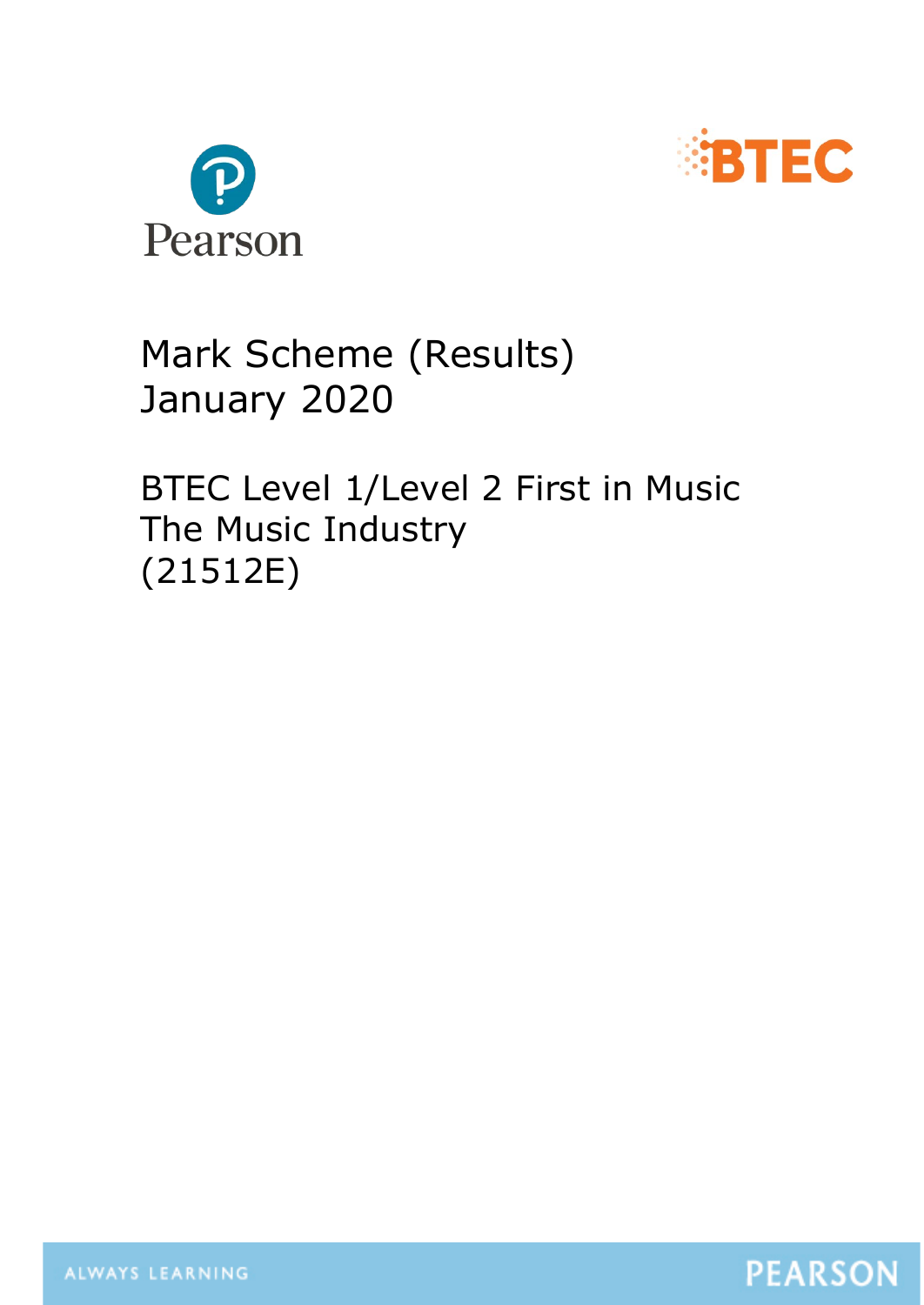Edexcel and BTEC qualifications come from Pearson, the world's leading learning company. We provide a wide range of qualifications including academic, vocational, occupational and specific programmes for employers. For further information visit our qualifications websites at [www.edexcel.com](http://www.edexcel.com/) or [www.btec.co.uk](http://www.btec.co.uk/) for our BTEC qualifications.

Alternatively, you can get in touch with us using the details on our contact us page at [www.edexcel.com/contactus.](http://www.edexcel.com/contactus)

If you have any subject specific questions about this specification that require the help of a subject specialist, you can speak directly to the subject team at Pearson. Their contact details can be found on this link: [www.edexcel.com/teachingservices.](http://www.edexcel.com/teachingservices)

You can also use our online Ask the Expert service at [www.edexcel.com/ask.](http://www.edexcel.com/ask) You will need an Edexcel username and password to access this service.

#### **Pearson: helping people progress, everywhere**

Our aim is to help everyone progress in their lives through education. We believe in every kind of learning, for all kinds of people, wherever they are in the world. We've been involved in education for over 150 years, and by working across 70 countries, in 100 languages, we have built an international reputation for our commitment to high standards and raising achievement through innovation in education. Find out more about how we can help you and your students at: [www.pearson.com/uk](http://www.pearson.com/uk)

January 2020 Publication Code 21512\_2001\_MS All the material in this publication is copyright © Pearson Education Ltd 2020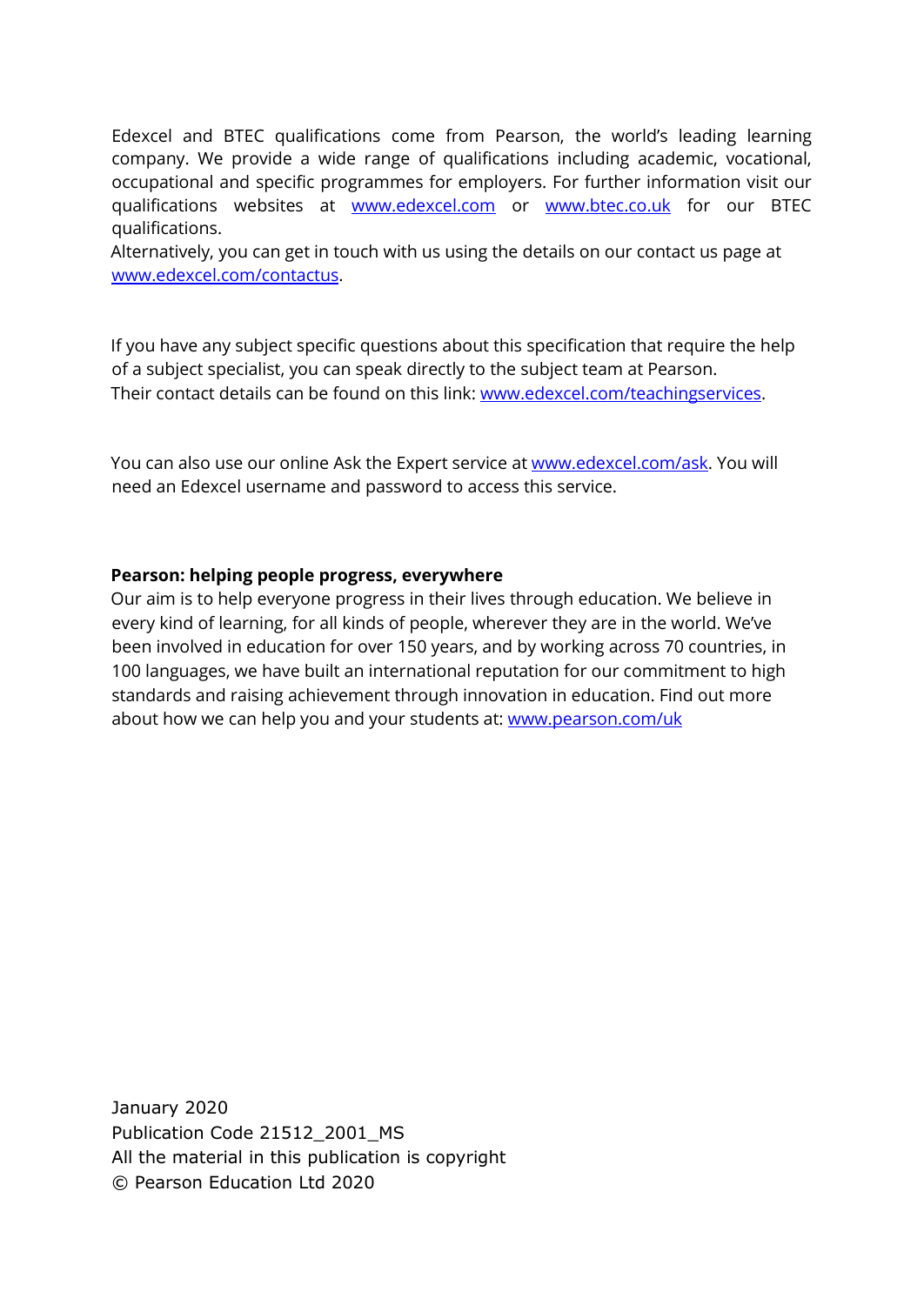### **Section A**

| Question<br><b>Number</b> | Answer                    | <b>Mark</b> |
|---------------------------|---------------------------|-------------|
|                           | Distribution company<br>A |             |

| Question<br><b>Number</b> | <b>Answer</b>      | <b>Mark</b> |
|---------------------------|--------------------|-------------|
|                           | PRS for Music<br>∼ |             |

| Question<br><b>Number</b> | Answer                  | <b>Mark</b> |
|---------------------------|-------------------------|-------------|
|                           |                         |             |
|                           | Managing publicity<br>D |             |

| Question<br><b>Number</b> | Answer                 | <b>Mark</b> |
|---------------------------|------------------------|-------------|
| $\sqrt{2}$                | Promotion company<br>A |             |

| Question<br><b>Number</b> | Answer         | <b>Mark</b> |
|---------------------------|----------------|-------------|
| ے                         | Music producer |             |
|                           | ∼              |             |

| Question<br><b>Number</b> | Answer                                                 | Mark |
|---------------------------|--------------------------------------------------------|------|
| 6                         | Award one mark for any of the following:               |      |
|                           | Engineer                                               |      |
|                           | Assistant engineer                                     |      |
|                           | • Studio engineer                                      |      |
|                           | Studio/sound/music technician                          |      |
|                           | Technician                                             |      |
|                           | Allow studio manager.                                  |      |
|                           | Accept any other valid response, including any type of |      |
|                           | recording studio personnel.                            |      |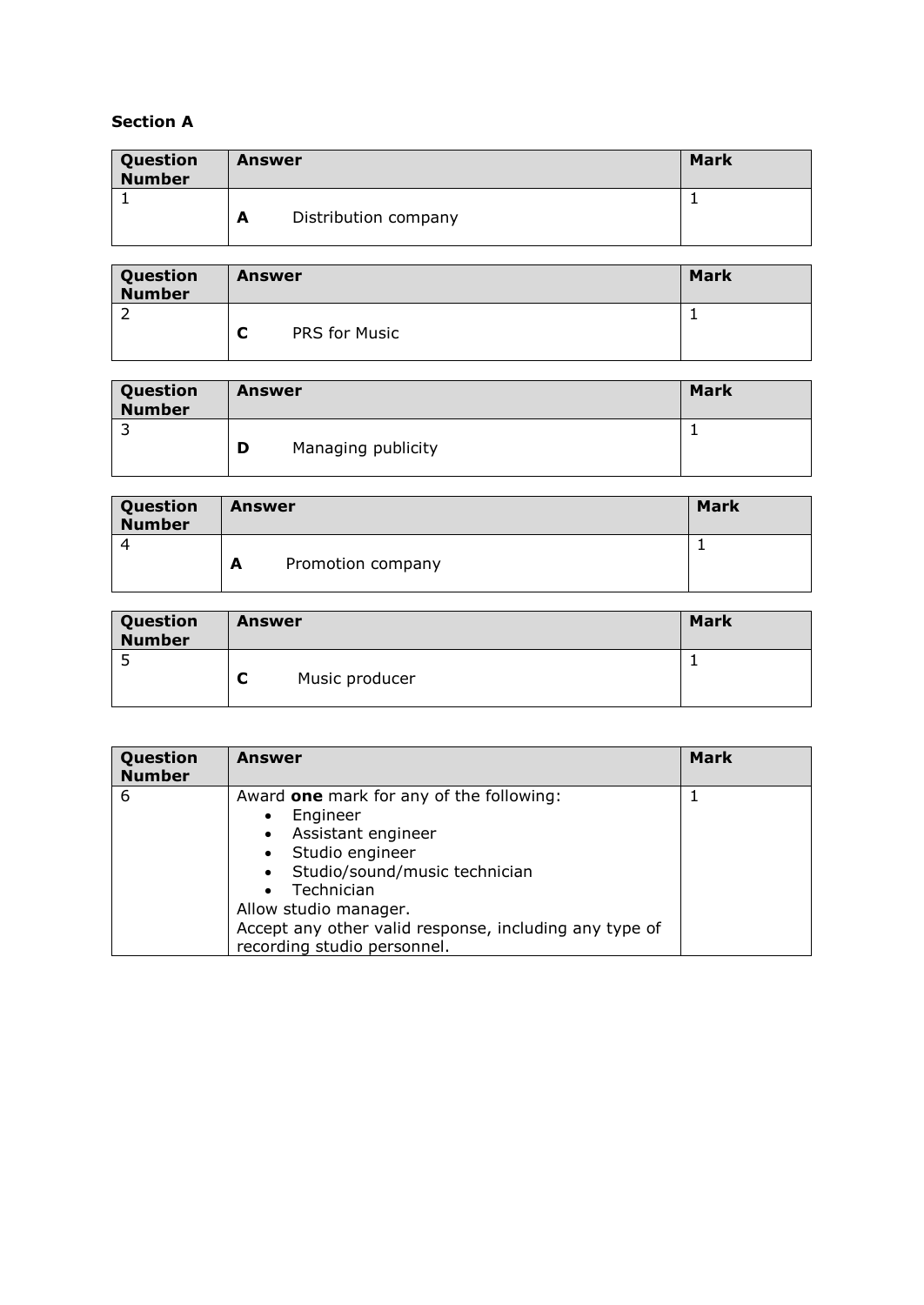| Question<br><b>Number</b> | Answer                                                                                                                                                                                                                                                                                                                                                                                                                                                                                                                                                     | <b>Mark</b> |
|---------------------------|------------------------------------------------------------------------------------------------------------------------------------------------------------------------------------------------------------------------------------------------------------------------------------------------------------------------------------------------------------------------------------------------------------------------------------------------------------------------------------------------------------------------------------------------------------|-------------|
|                           | Award one mark for any of the following:<br>Performing music in a recording session<br>$\bullet$<br>Performing given music for a live performance<br>$\bullet$<br>or tour<br>Performing given music<br>$\bullet$<br>Performing collaboratively<br>$\bullet$<br>Performing in an ensemble<br>$\bullet$<br>Performing as a soloist<br>$\bullet$<br>Providing own equipment<br>٠<br>Working with producer to meet musical vision<br>٠<br>Attending recording session<br>٠<br>Deputise for an absent musician<br>$\bullet$<br>Accept any other valid response. | 1           |

| Question<br><b>Number</b> | <b>Answer</b>                                                                                                                                                                                                                                                                                                                | <b>Mark</b> |
|---------------------------|------------------------------------------------------------------------------------------------------------------------------------------------------------------------------------------------------------------------------------------------------------------------------------------------------------------------------|-------------|
| 8                         | Award one mark for any of the following:<br>Tour manager<br>$\bullet$<br>Artist manager<br>٠<br>Band manager<br>$\bullet$<br>Agent<br>٠<br>Record company representative<br>$\bullet$<br>Publicist<br>$\bullet$<br>Booking agent<br>$\bullet$<br>Promoter<br>$\bullet$<br>Allow manager.<br>Accept any other valid response. |             |

| Question<br><b>Number</b> | <b>Answer</b>                                                                                                                                                                                                                                                                                                                                                                                                           | <b>Mark</b> |
|---------------------------|-------------------------------------------------------------------------------------------------------------------------------------------------------------------------------------------------------------------------------------------------------------------------------------------------------------------------------------------------------------------------------------------------------------------------|-------------|
| 9                         | Award one mark for any of the following up to a<br>maximum of <b>two</b> marks.<br>Marketing<br>$\bullet$<br>Promoting/plugging<br>$\bullet$<br>Publishing<br>$\bullet$<br>Record company<br>$\bullet$<br>Agency<br>$\bullet$<br><b>Public relations</b><br>Advertising<br>٠<br>Press/broadcasting/TV/radio<br>$\bullet$<br>Design/graphics agency<br>$\bullet$<br>A&R<br>$\bullet$<br>Accept any other valid response. | 2           |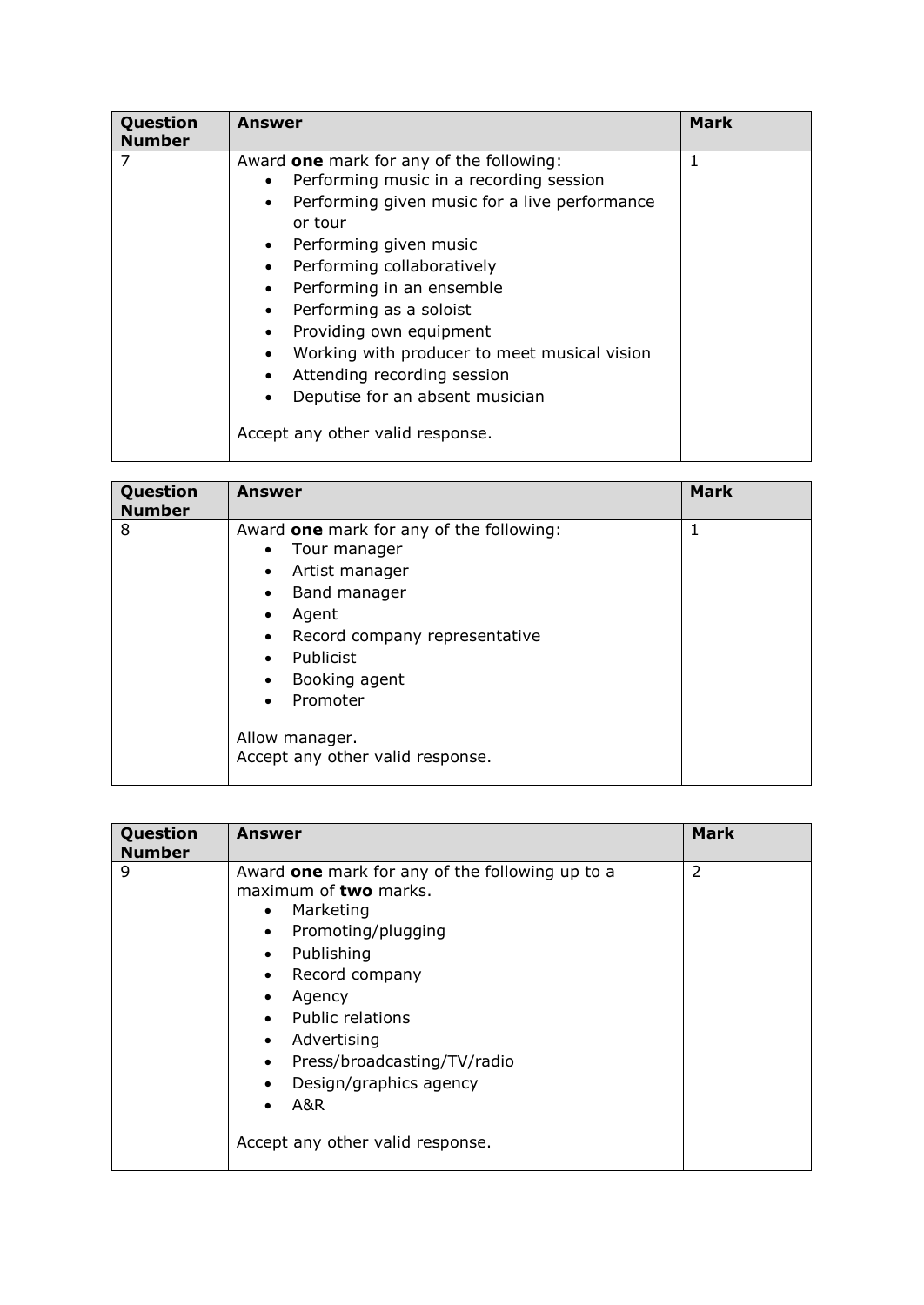| Question<br><b>Number</b> | <b>Answer</b>                                                                                                                                                                                                                                                                                                                                                                                                                                                                                                                                                                                                                                                                                        | <b>Mark</b> |
|---------------------------|------------------------------------------------------------------------------------------------------------------------------------------------------------------------------------------------------------------------------------------------------------------------------------------------------------------------------------------------------------------------------------------------------------------------------------------------------------------------------------------------------------------------------------------------------------------------------------------------------------------------------------------------------------------------------------------------------|-------------|
| 10                        | Award one mark for any of the following up to a<br>maximum of <b>two</b> marks.<br>Gives industry specialised legal support<br>$\bullet$<br>Provides access to insurance schemes such as<br>public liability<br>Provides example contracts and agreements<br>$\bullet$<br>• Provides career advice<br>Provides financial advice<br>Gives access to a network of other professionals<br>$\bullet$<br>providing various networking opportunities<br>Represents the musician in legal proceedings<br>$\bullet$<br>Provides a pension scheme<br>$\bullet$<br>Provides financial support<br>$\bullet$<br>Distribute royalties<br>$\bullet$<br>Dispute resolution<br>٠<br>Accept any other valid response. | 2           |

| Question      | <b>Answer</b>                                                                                                                                                                                                                                                                                                                                                                                                                                                                                                                                                                                                                                                           | <b>Mark</b>    |
|---------------|-------------------------------------------------------------------------------------------------------------------------------------------------------------------------------------------------------------------------------------------------------------------------------------------------------------------------------------------------------------------------------------------------------------------------------------------------------------------------------------------------------------------------------------------------------------------------------------------------------------------------------------------------------------------------|----------------|
| <b>Number</b> |                                                                                                                                                                                                                                                                                                                                                                                                                                                                                                                                                                                                                                                                         |                |
| 11            | Award one mark for any of the following up to a<br>maximum of <b>two</b> marks.<br>Mechanical royalties/generated through licensed<br>$\bullet$<br>reproduction of recording of their music<br>Royalties when music is played in a public place<br>$\bullet$<br>such as on radio, TV or in a club<br>Direct sales of printed/sheet music<br>$\bullet$<br>Paid a percentage for sales from publisher<br>٠<br>Commissions for work<br>Publisher advance<br>Record company advance<br>٠<br>Composing works for broadcast such as jingles<br>$\bullet$<br>or a soundtrack<br>Selling work to be performed by other artists<br>$\bullet$<br>Accept any other valid response. | $\overline{2}$ |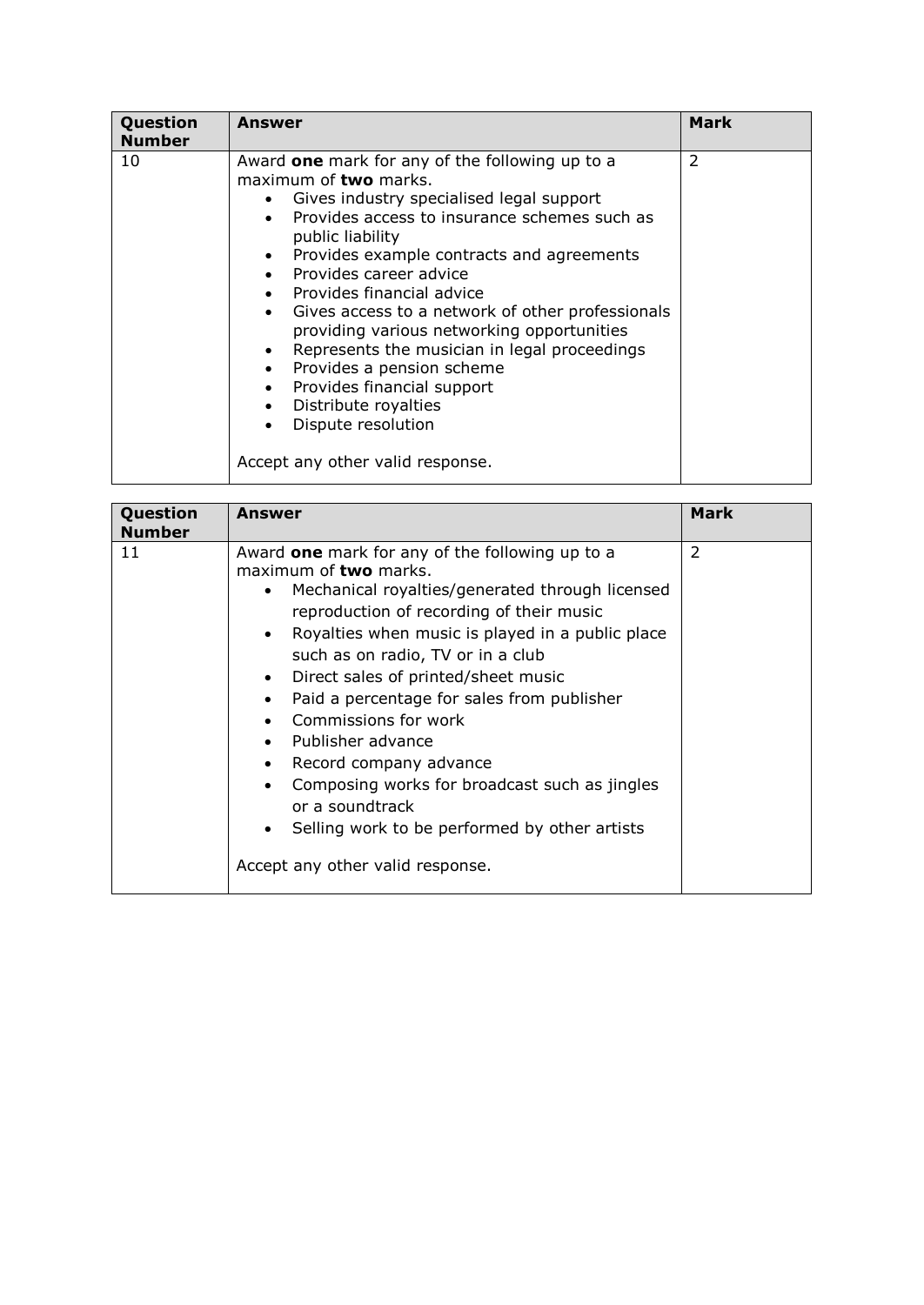| Question      | <b>Answer</b>                                                                                                                                                                                                                                                                                                                                                                                                                                                                                                                                                                                                                                                                                                                                                                                                                                                                                                                                                                                                                                                                                                                                                                                                                                                                                                                                                                        | <b>Mark</b> |
|---------------|--------------------------------------------------------------------------------------------------------------------------------------------------------------------------------------------------------------------------------------------------------------------------------------------------------------------------------------------------------------------------------------------------------------------------------------------------------------------------------------------------------------------------------------------------------------------------------------------------------------------------------------------------------------------------------------------------------------------------------------------------------------------------------------------------------------------------------------------------------------------------------------------------------------------------------------------------------------------------------------------------------------------------------------------------------------------------------------------------------------------------------------------------------------------------------------------------------------------------------------------------------------------------------------------------------------------------------------------------------------------------------------|-------------|
| <b>Number</b> |                                                                                                                                                                                                                                                                                                                                                                                                                                                                                                                                                                                                                                                                                                                                                                                                                                                                                                                                                                                                                                                                                                                                                                                                                                                                                                                                                                                      |             |
| 12            | Award one mark for identification of a reason and one<br>additional mark for appropriate related explanation.<br>To raise awareness of their music $(1)$ in the<br>hope of attracting further sales or support in<br>the future $(1)$<br>To advertise the release of an album or other<br>$\bullet$<br>recording (1) to encourage people to go out and<br>buy that recording (1)<br>To advertise an upcoming performance or tour<br>$\bullet$<br>$(1)$ to encourage people to attend the event $(1)$<br>To attract people to their music in the hope that<br>$\bullet$<br>they like what they hear (1) leading to an<br>increased fanbase and the associated benefits<br>of this $(1)$<br>In the hope of attracting industry support such<br>$\bullet$<br>as radio airplay or the services of an industry<br>professional (1) so as to further their music<br>career $(1)$<br>To enable people to hear their music (1) so they<br>might then purchase the artist's other music (1)<br>To generate publicity (1) so as to generate<br>$\bullet$<br>attention for the artist (1)<br>To feature on relevant websites that might offer<br>$\bullet$<br>free downloads $(1)$ as a means of publicity $(1)$<br>If they were a new artist $(1)$ it could help raise<br>awareness (1)<br>To generate feedback (1) to allow for future<br>development (1)<br>Accept any other valid response. | $1 + 1$     |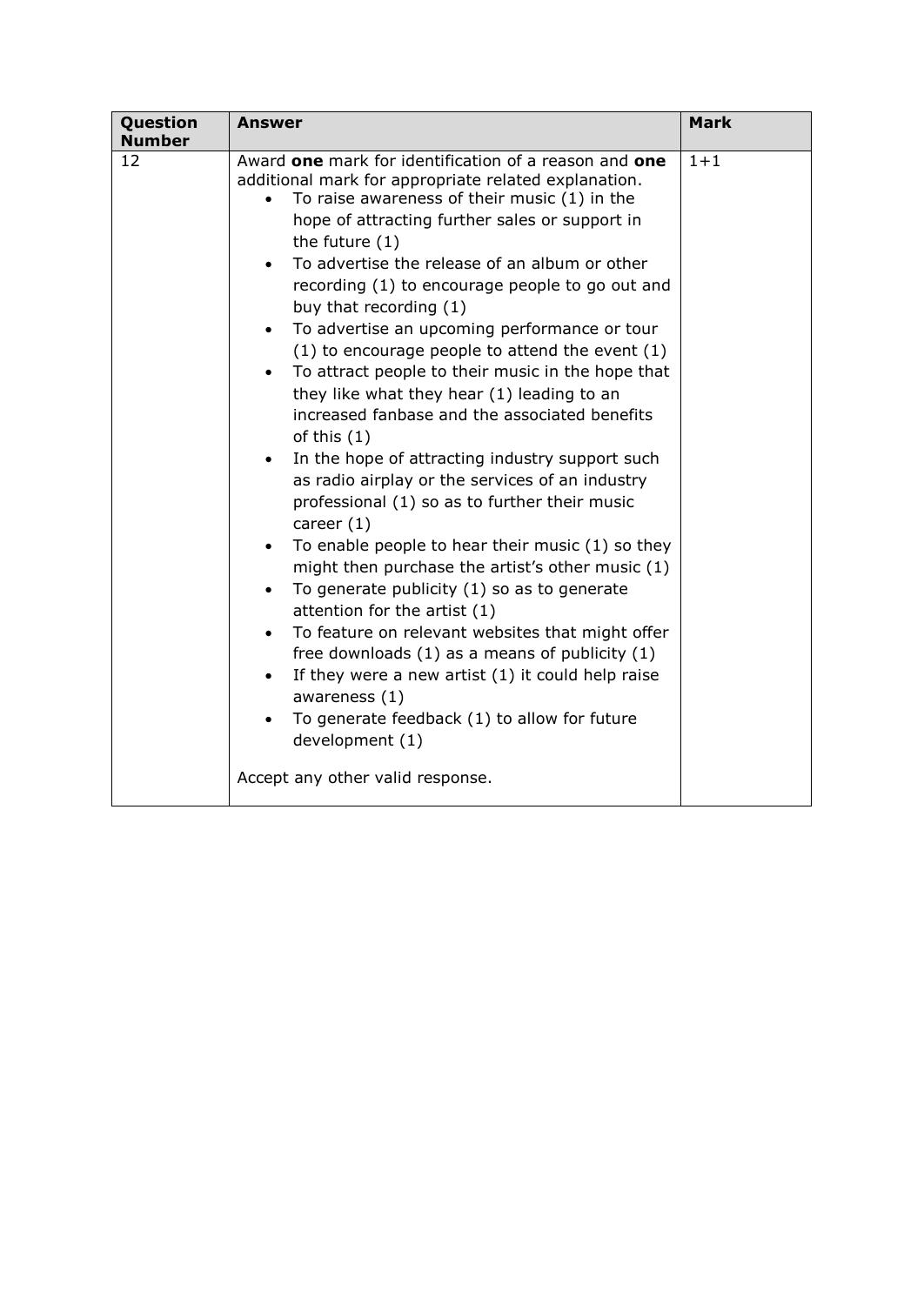#### **Section B**

| Question<br><b>Number</b> | <b>Answer</b>                                                                               | <b>Mark</b>    |
|---------------------------|---------------------------------------------------------------------------------------------|----------------|
| 13                        | Live sound technician $-$ sound checking<br>Roadie - assisting with get-in and get-out<br>重 | $\overline{2}$ |
|                           | Job role<br>Responsibility                                                                  |                |
|                           | Assisting with get-in and get-out                                                           |                |
|                           | Live sound technician<br>Hiring musicians                                                   |                |
|                           | Liaising with recording<br>companies                                                        |                |
|                           | Roadie<br>Pitching ideas to clients                                                         |                |
|                           | Sound checking<br>B (Ctrl) ▼ H                                                              |                |
|                           | If more than one line is drawn from a single box, this<br>box scores zero.                  |                |

| Question<br><b>Number</b> | <b>Answer</b>                                                                                                                                                                                                                                                                                                                                              | <b>Mark</b> |
|---------------------------|------------------------------------------------------------------------------------------------------------------------------------------------------------------------------------------------------------------------------------------------------------------------------------------------------------------------------------------------------------|-------------|
| 14                        | Award one mark for any of the following:<br>Charge the participants a small fee for attending<br>Ask for donations/crowdfunding<br>Put on a concert/event/fundraiser<br>Sponsorship<br>Add small extra charge to tickets for other<br>events to support community workshops<br>• Apply for a relevant grant or funding<br>Accept any other valid response. | 1           |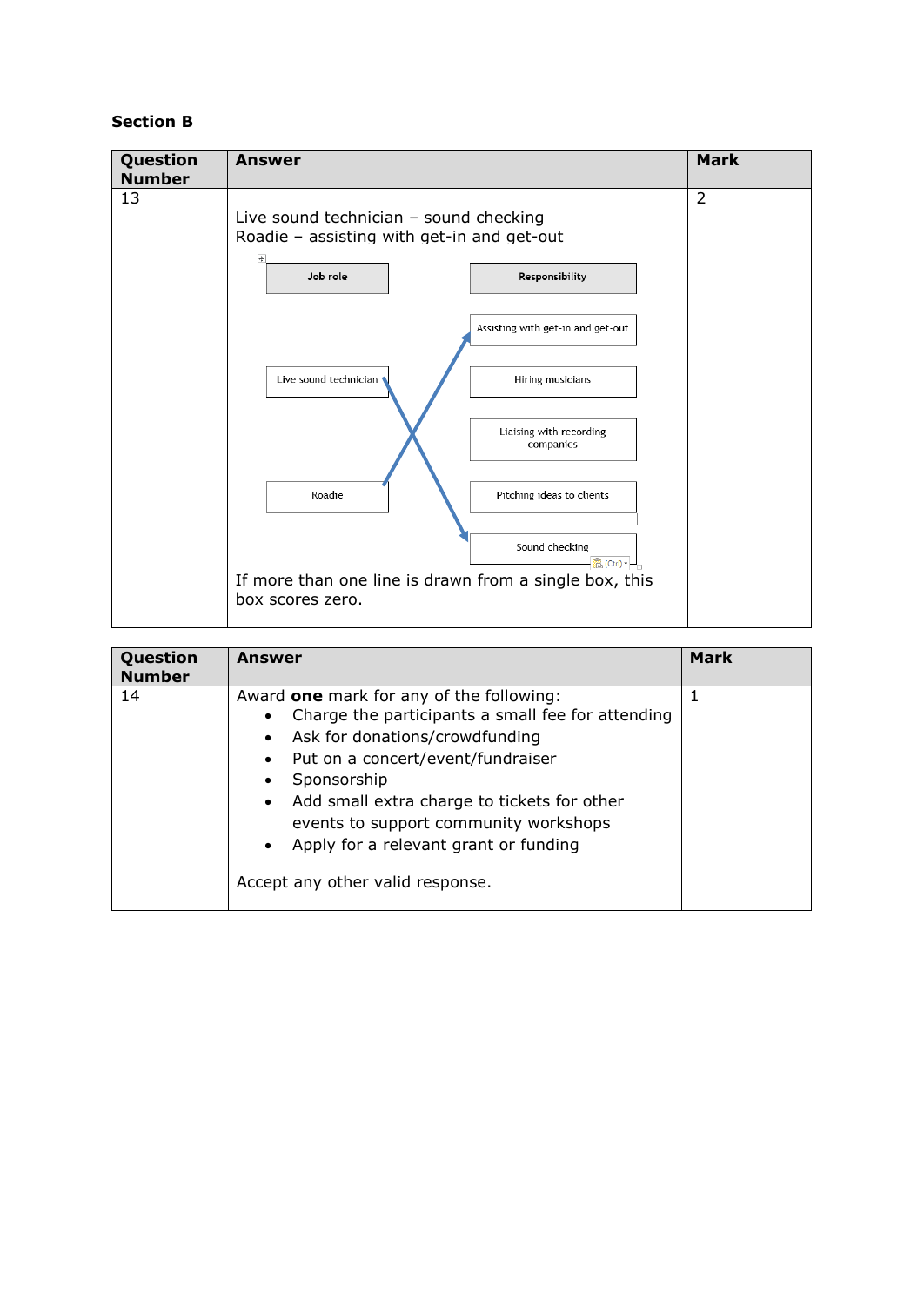| Question      | <b>Answer</b>                                                                                                                                                                                                                                                                                                                                                                                                                                                                                                                                                                                                                                                                                                                                                                                                                                                                                                                                                                                                                                                                          | <b>Mark</b> |
|---------------|----------------------------------------------------------------------------------------------------------------------------------------------------------------------------------------------------------------------------------------------------------------------------------------------------------------------------------------------------------------------------------------------------------------------------------------------------------------------------------------------------------------------------------------------------------------------------------------------------------------------------------------------------------------------------------------------------------------------------------------------------------------------------------------------------------------------------------------------------------------------------------------------------------------------------------------------------------------------------------------------------------------------------------------------------------------------------------------|-------------|
| <b>Number</b> |                                                                                                                                                                                                                                                                                                                                                                                                                                                                                                                                                                                                                                                                                                                                                                                                                                                                                                                                                                                                                                                                                        |             |
| 15            | Award one mark for identification of a reason and one<br>additional mark for appropriate related explanation.<br>Check the number of attendees expected (1) so<br>that the correct amount of resources can be<br>prepared (1)<br>Warm up $(1)$ so they are ready to start without<br>straining or damaging anything (1)<br>Put out enough seating for the expected number<br>(1) so everyone has a place to sit and time does<br>not have to be wasted locating further seating<br>(1)<br>Practise material for the workshop (1) to ensure<br>she is on top of the requirements for the<br>workshop (1)<br>Sound check (1) to ensure sound is balanced<br>$\bullet$<br>(1)<br>Set up required equipment/materials (1) so that<br>the workshop can run efficiently (1)<br>Ensure equipment is safe to use/set up safely<br>$\bullet$<br>$(1)$ to avoid any accidents, trips, etc. $(1)$<br>Check/test equipment (1) to ensure it is fit for<br>purpose (1)<br>Tune up any instruments required (1) so time is<br>not wasted during the workshop (1)<br>Accept any other valid response. | $1 + 1$     |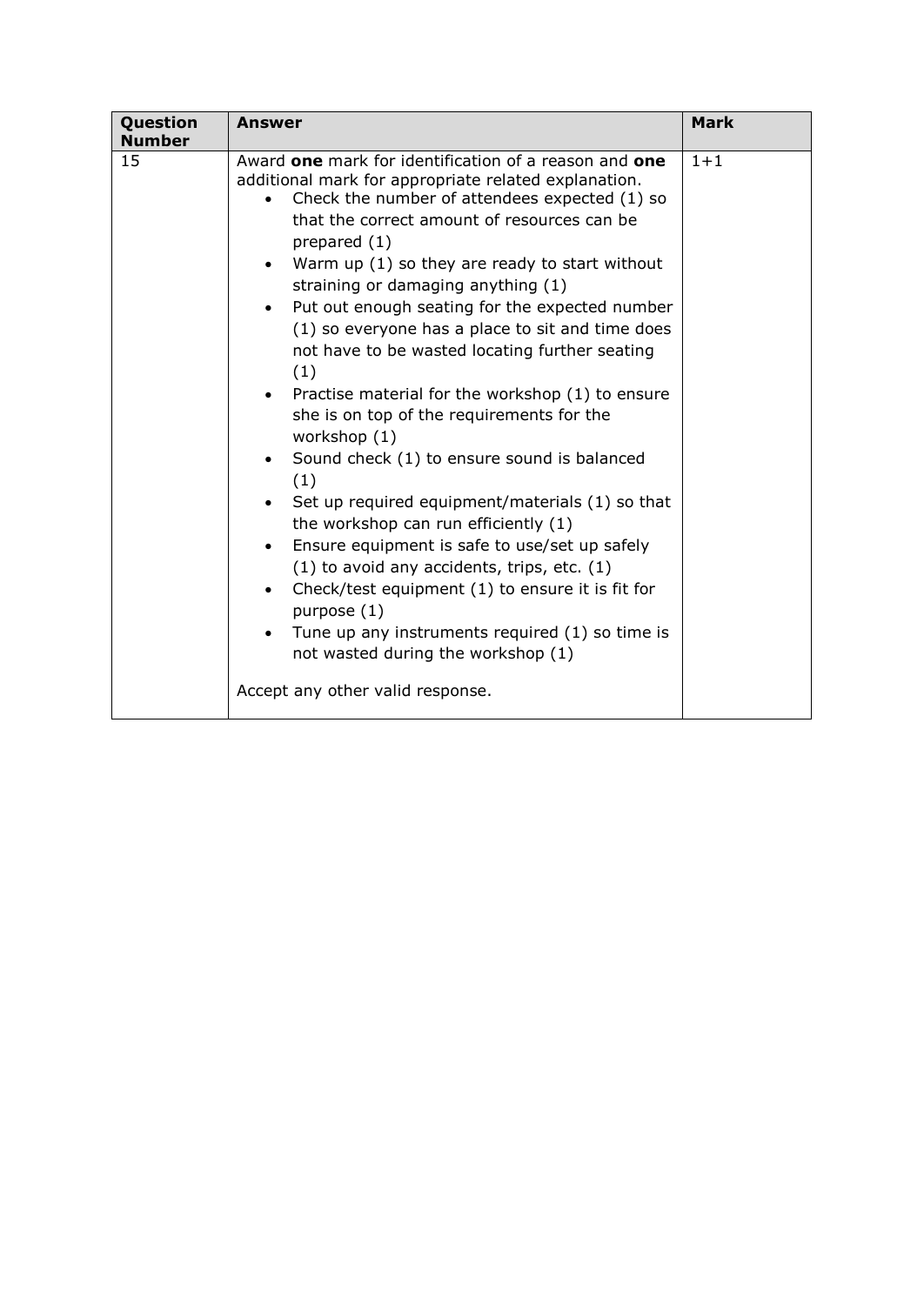| Question<br><b>Number</b> | <b>Answer</b>                                                                                                                                                                                                                                                                                                                                                                                                                                                                                                                                                                                                                                                                                                                                                                                                                                                                                                                                                                                                                                                                                                                                                                                                                                                                  | Mark               |
|---------------------------|--------------------------------------------------------------------------------------------------------------------------------------------------------------------------------------------------------------------------------------------------------------------------------------------------------------------------------------------------------------------------------------------------------------------------------------------------------------------------------------------------------------------------------------------------------------------------------------------------------------------------------------------------------------------------------------------------------------------------------------------------------------------------------------------------------------------------------------------------------------------------------------------------------------------------------------------------------------------------------------------------------------------------------------------------------------------------------------------------------------------------------------------------------------------------------------------------------------------------------------------------------------------------------|--------------------|
| 16                        | Award one mark per identification and one additional mark per<br>appropriate expansion up to a maximum of four marks.<br>Designed for multi-purpose use (1) so is likely to have a suitable<br>space $(1)$<br>Likely to be in an accessible location near the community (1) so<br>that travel is easy for those who wish to attend (1)<br>Purpose of the venue is to serve the community (1) so time<br>$\bullet$<br>should be available in scheduling for such events (1)<br>Likely to be cheaper (1) as the centre is likely to have funding due<br>$\bullet$<br>to community status (1)<br>Purpose of the centre will be to provide such events for the<br>community (1) so workshops will be welcomed as part of that<br>brief $(1)$<br>Likely to be available both during the day and in the evenings (1)<br>meaning workshops can be scheduled for various times of day to<br>suit participants (1)<br>Likely to provide useful facilities such as car park, toilets, etc. (1)<br>$\bullet$<br>which would be convenient for attendees (1)<br>Likely to be a hub for artistic ventures (1) so may attract a variety<br>of skilled artists who could contribute to workshops and other<br>events $(1)$<br>Will have equipment to use (1) so does not have to be hired (1) | $1 + 1$<br>$1 + 1$ |
|                           | An appropriate amount of space (1) so groups of a reasonable<br>size can attend (1)<br>Accept any other valid response.                                                                                                                                                                                                                                                                                                                                                                                                                                                                                                                                                                                                                                                                                                                                                                                                                                                                                                                                                                                                                                                                                                                                                        |                    |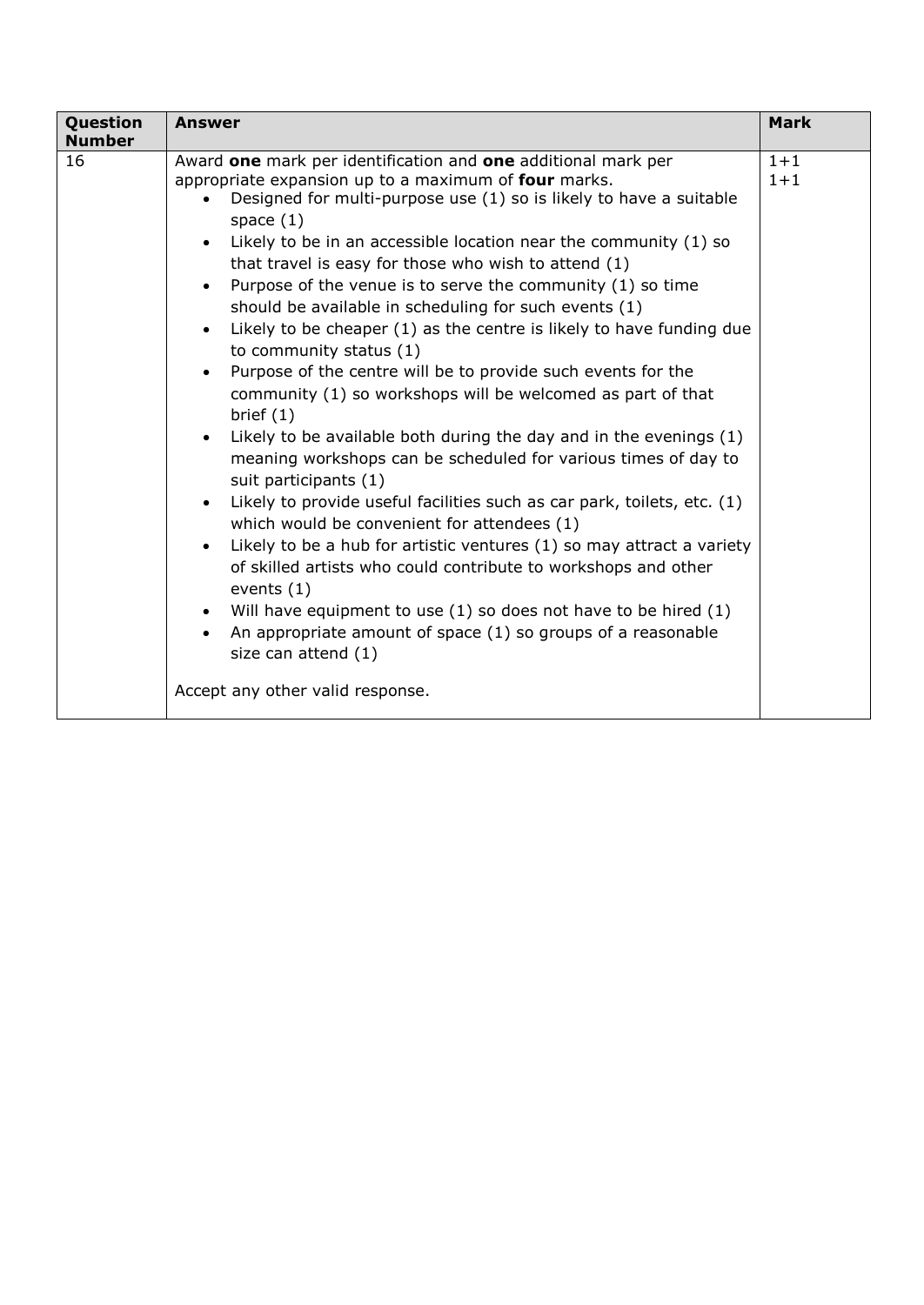| Question            | <b>Indicative content</b>                                                                                                                                                                                                                                                                                                                                                                                                                                                                                                                                                                                                                                                                                                                                                                                                                                                                                                                                                                                                                                                                                                                                                                                                                                                                                                                                                                                                                                                                                                                                                                                                                                                                                                                                                                                                                                                                                                                                                                              | <b>Mark</b> |
|---------------------|--------------------------------------------------------------------------------------------------------------------------------------------------------------------------------------------------------------------------------------------------------------------------------------------------------------------------------------------------------------------------------------------------------------------------------------------------------------------------------------------------------------------------------------------------------------------------------------------------------------------------------------------------------------------------------------------------------------------------------------------------------------------------------------------------------------------------------------------------------------------------------------------------------------------------------------------------------------------------------------------------------------------------------------------------------------------------------------------------------------------------------------------------------------------------------------------------------------------------------------------------------------------------------------------------------------------------------------------------------------------------------------------------------------------------------------------------------------------------------------------------------------------------------------------------------------------------------------------------------------------------------------------------------------------------------------------------------------------------------------------------------------------------------------------------------------------------------------------------------------------------------------------------------------------------------------------------------------------------------------------------------|-------------|
| <b>Number</b><br>17 | Responses may include the following.<br>Factors to consider may include discussion of:<br>Financial stability - regular full-time, permanent employment vs<br>$\bullet$<br>current freelance work, some casual, plus self-employment as a<br>musician.<br>Benefits - full-time job would include holiday pay, pension and<br>$\bullet$<br>possible other benefits whereas casual/freelance/self-employed<br>would not.<br>Viability and potential - assessment of likelihood of success in own<br>$\bullet$<br>musical work as opposed to a steady wage.<br>Loss of creative time - the impact of losing time to be creative and<br>$\bullet$<br>instead doing a job that is less creative; different kinds of job<br>fulfilment; the creative benefits that the full-time employment<br>may actually bring; the possibility of still having some free time<br>for creative endeavours.<br>Lifestyle - comparison of time constraints:<br>$\bullet$<br>Full-time job:<br>may have regular hours and require attendance on a regular<br>basis throughout the year<br>days/time off would be known in advance, but holidays may<br>need to be negotiated<br>number of hours each week likely to be steady.<br>With current arrangement:<br>hours may be sporadic, busy one week and then not the next<br>workshops may only be for a fixed period and may not run<br>throughout the year, leading to periods without this payment<br>creative work depends on generating own opportunities so can<br>-<br>be time-consuming and may not always result in paid work<br>choose which projects to work on and which to refuse, so has<br>-<br>more control over own hours. Can work as little or as much as<br>desired, which would also affect level of income accordingly.<br>Future potential - how both options might affect standard of living<br>$\bullet$<br>in the future: a steady wage will always be reliable but likely to<br>need to continue in employment until retirement in order to cover | 8           |
|                     | expenses; current employment leaves possibility for greater<br>success, which might affect future lifestyle but might also result in<br>less remuneration which would then have a negative effect.                                                                                                                                                                                                                                                                                                                                                                                                                                                                                                                                                                                                                                                                                                                                                                                                                                                                                                                                                                                                                                                                                                                                                                                                                                                                                                                                                                                                                                                                                                                                                                                                                                                                                                                                                                                                     |             |
|                     | Accept any other valid response.                                                                                                                                                                                                                                                                                                                                                                                                                                                                                                                                                                                                                                                                                                                                                                                                                                                                                                                                                                                                                                                                                                                                                                                                                                                                                                                                                                                                                                                                                                                                                                                                                                                                                                                                                                                                                                                                                                                                                                       |             |
| <b>Level</b>        | <b>Descriptor</b>                                                                                                                                                                                                                                                                                                                                                                                                                                                                                                                                                                                                                                                                                                                                                                                                                                                                                                                                                                                                                                                                                                                                                                                                                                                                                                                                                                                                                                                                                                                                                                                                                                                                                                                                                                                                                                                                                                                                                                                      |             |
| 0<br>0 marks        | No rewardable material.                                                                                                                                                                                                                                                                                                                                                                                                                                                                                                                                                                                                                                                                                                                                                                                                                                                                                                                                                                                                                                                                                                                                                                                                                                                                                                                                                                                                                                                                                                                                                                                                                                                                                                                                                                                                                                                                                                                                                                                |             |
| $\mathbf{1}$        | A few key points identified, or one point described in some detail.                                                                                                                                                                                                                                                                                                                                                                                                                                                                                                                                                                                                                                                                                                                                                                                                                                                                                                                                                                                                                                                                                                                                                                                                                                                                                                                                                                                                                                                                                                                                                                                                                                                                                                                                                                                                                                                                                                                                    |             |
| $1 - 3$             | The answer is likely to be in the form of a list. Points made will be superficial/generic                                                                                                                                                                                                                                                                                                                                                                                                                                                                                                                                                                                                                                                                                                                                                                                                                                                                                                                                                                                                                                                                                                                                                                                                                                                                                                                                                                                                                                                                                                                                                                                                                                                                                                                                                                                                                                                                                                              |             |
| marks               | and not applied/directly linked to the situation in the question.                                                                                                                                                                                                                                                                                                                                                                                                                                                                                                                                                                                                                                                                                                                                                                                                                                                                                                                                                                                                                                                                                                                                                                                                                                                                                                                                                                                                                                                                                                                                                                                                                                                                                                                                                                                                                                                                                                                                      |             |
| $\overline{2}$      | Some points identified, or a few key points described. The answer is unbalanced.                                                                                                                                                                                                                                                                                                                                                                                                                                                                                                                                                                                                                                                                                                                                                                                                                                                                                                                                                                                                                                                                                                                                                                                                                                                                                                                                                                                                                                                                                                                                                                                                                                                                                                                                                                                                                                                                                                                       |             |
| $4 - 6$             | Most points made will be relevant to the situation in the question, but the link will                                                                                                                                                                                                                                                                                                                                                                                                                                                                                                                                                                                                                                                                                                                                                                                                                                                                                                                                                                                                                                                                                                                                                                                                                                                                                                                                                                                                                                                                                                                                                                                                                                                                                                                                                                                                                                                                                                                  |             |
| marks               | not always be clear.                                                                                                                                                                                                                                                                                                                                                                                                                                                                                                                                                                                                                                                                                                                                                                                                                                                                                                                                                                                                                                                                                                                                                                                                                                                                                                                                                                                                                                                                                                                                                                                                                                                                                                                                                                                                                                                                                                                                                                                   |             |
| 3                   | Range of points described, or a few key points explained in depth.                                                                                                                                                                                                                                                                                                                                                                                                                                                                                                                                                                                                                                                                                                                                                                                                                                                                                                                                                                                                                                                                                                                                                                                                                                                                                                                                                                                                                                                                                                                                                                                                                                                                                                                                                                                                                                                                                                                                     |             |
| $7 - 8$             | The majority of points made will be relevant and there will be a clear link to the                                                                                                                                                                                                                                                                                                                                                                                                                                                                                                                                                                                                                                                                                                                                                                                                                                                                                                                                                                                                                                                                                                                                                                                                                                                                                                                                                                                                                                                                                                                                                                                                                                                                                                                                                                                                                                                                                                                     |             |
| marks               | situation in the question.                                                                                                                                                                                                                                                                                                                                                                                                                                                                                                                                                                                                                                                                                                                                                                                                                                                                                                                                                                                                                                                                                                                                                                                                                                                                                                                                                                                                                                                                                                                                                                                                                                                                                                                                                                                                                                                                                                                                                                             |             |

**Section C**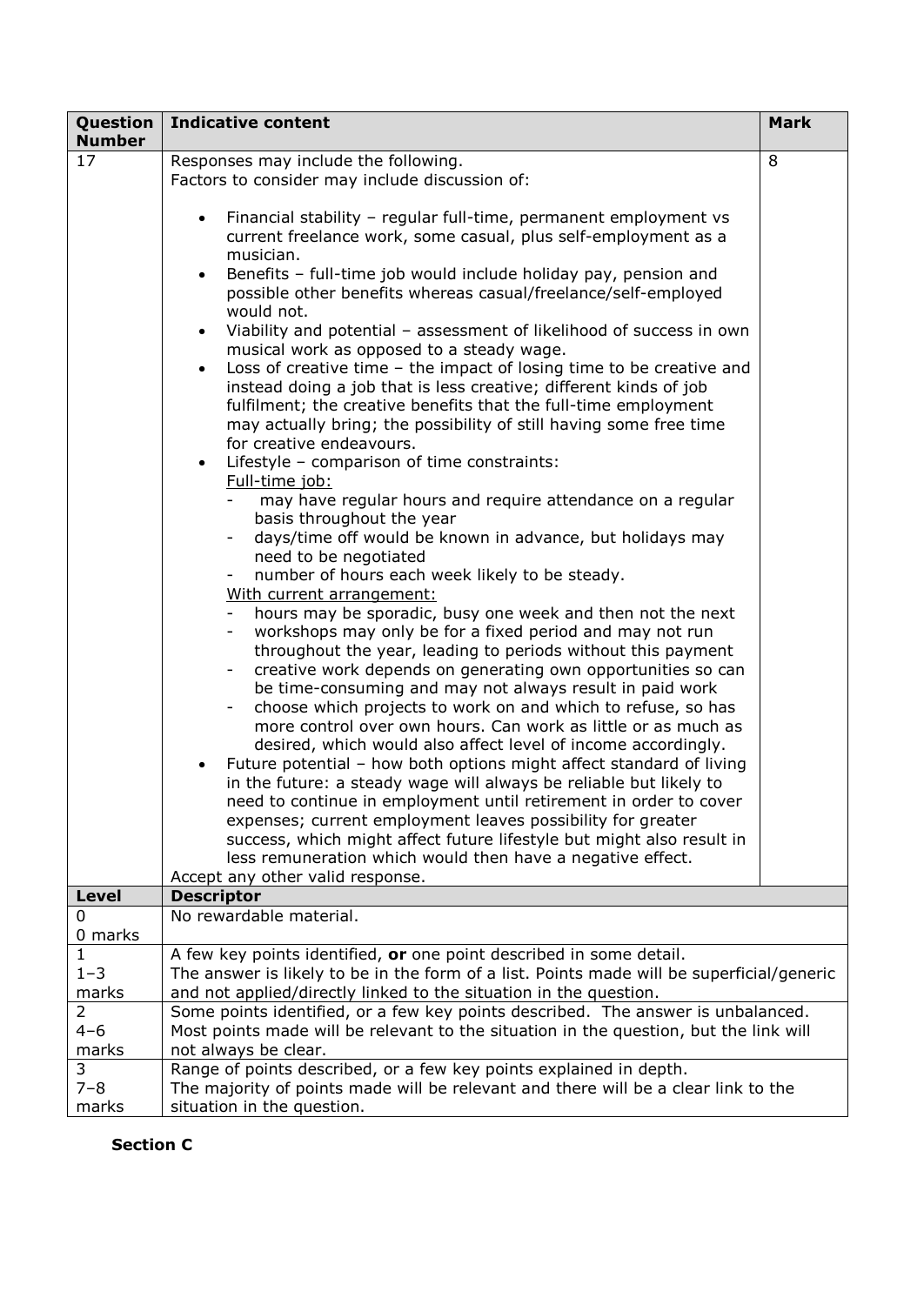| Question<br><b>Number</b> | <b>Answer</b>                                                                                                                                                                                                     | <b>Mark</b>    |
|---------------------------|-------------------------------------------------------------------------------------------------------------------------------------------------------------------------------------------------------------------|----------------|
| 18                        | Award one mark for any of the following up to a<br>maximum of two marks.<br>1.<br>Music journalist<br>$\bullet$<br>Journalist<br>$\bullet$<br>Reporter<br>$\bullet$<br>Critic<br>$\bullet$<br>Reviewer<br>Blogger | $\overline{2}$ |
|                           | 2.<br><b>A&amp;R</b><br>Artists and repertoire<br>$\bullet$<br>Do not accept 'talent scout'.<br>Accept any other valid response.                                                                                  |                |

| Question<br><b>Number</b> | Answer                                                                                                                                                                                                                                                                                                                                                                                                                                                                                                                                                                                      | <b>Mark</b> |
|---------------------------|---------------------------------------------------------------------------------------------------------------------------------------------------------------------------------------------------------------------------------------------------------------------------------------------------------------------------------------------------------------------------------------------------------------------------------------------------------------------------------------------------------------------------------------------------------------------------------------------|-------------|
| 19                        | Award one mark for any of the following up to a<br>maximum of <b>three</b> marks.<br>Networking/word of mouth<br>$\bullet$<br>Attend local gigs<br>$\bullet$<br>Post on social media, e.g. Facebook<br>$\bullet$<br>Search online<br>Contact local college or university<br>$\bullet$<br>Check local paper for acts performing locally<br>$\bullet$<br>Place ad in local paper<br>$\bullet$<br>Place ad on local radio<br>Contact an agent<br>$\bullet$<br>Posters<br>$\bullet$<br>Advertise on the festival website<br>Run a Battle of the bands event<br>Accept any other valid response. | 3           |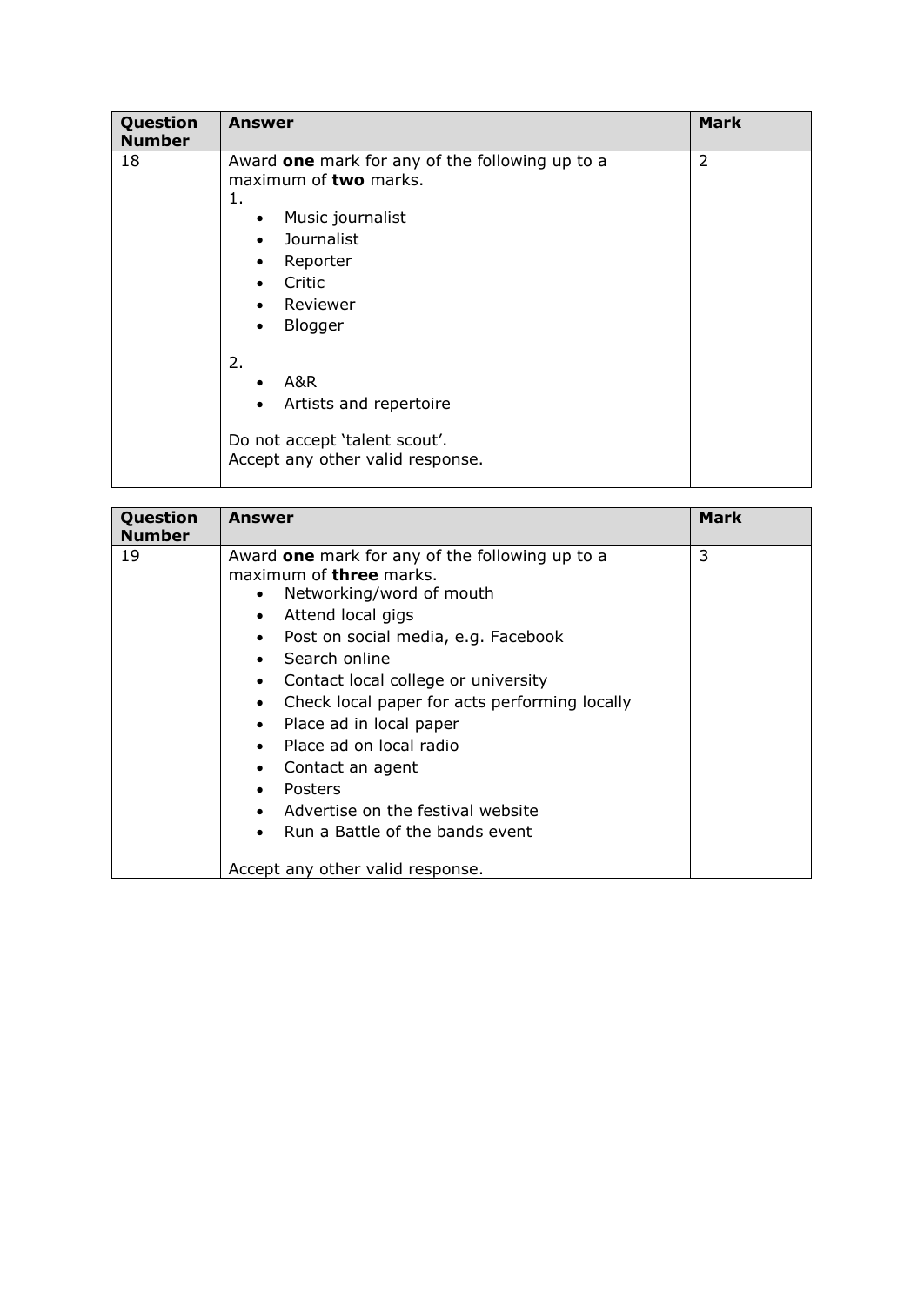| Question<br><b>Number</b> | <b>Answer</b>                                                                                                                                                                                                                                                                                                                                                                                                                                                                                                                                                                                                                                                                                                                                                                                                                                                                                                                                                                                                                                                                                                                                                                                                                                                          | <b>Mark</b>        |
|---------------------------|------------------------------------------------------------------------------------------------------------------------------------------------------------------------------------------------------------------------------------------------------------------------------------------------------------------------------------------------------------------------------------------------------------------------------------------------------------------------------------------------------------------------------------------------------------------------------------------------------------------------------------------------------------------------------------------------------------------------------------------------------------------------------------------------------------------------------------------------------------------------------------------------------------------------------------------------------------------------------------------------------------------------------------------------------------------------------------------------------------------------------------------------------------------------------------------------------------------------------------------------------------------------|--------------------|
| 20                        | Award one mark per identification and one additional<br>mark per appropriate expansion up to a maximum of<br>four marks.<br>Ensure there are a variety of musical styles<br>offered by the artists performing (1) so that there<br>is more likely to be something to attract everyone<br>(1)<br>Run the festival throughout the day and the<br>evening (1) so that there are different times of<br>day for people to attend (1)<br>Make sure the tickets are not too expensive (1) so<br>$\bullet$<br>everyone can afford to attend (1)<br>Offer discounts to certain segments of the<br>$\bullet$<br>population $(1)$ so as to attract them further $(1)$<br>Include performers of different ages (1) as their<br>fans are likely to vary in age accordingly (1)<br>Include other attractions, e.g. bouncy castle, ice<br>$\bullet$<br>cream van (1) that would help to attract families<br>with children (1)<br>Include other events such as poetry or talks (1) so<br>$\bullet$<br>as to attract people who might prefer this to live<br>music $(1)$<br>Have a wide array of refreshment stalls (1) so<br>there is food and drink to everyone's taste (1)<br>Have multiple stages (1) so the audience has<br>greater choice (1)<br>Accept any other valid response. | $1 + 1$<br>$1 + 1$ |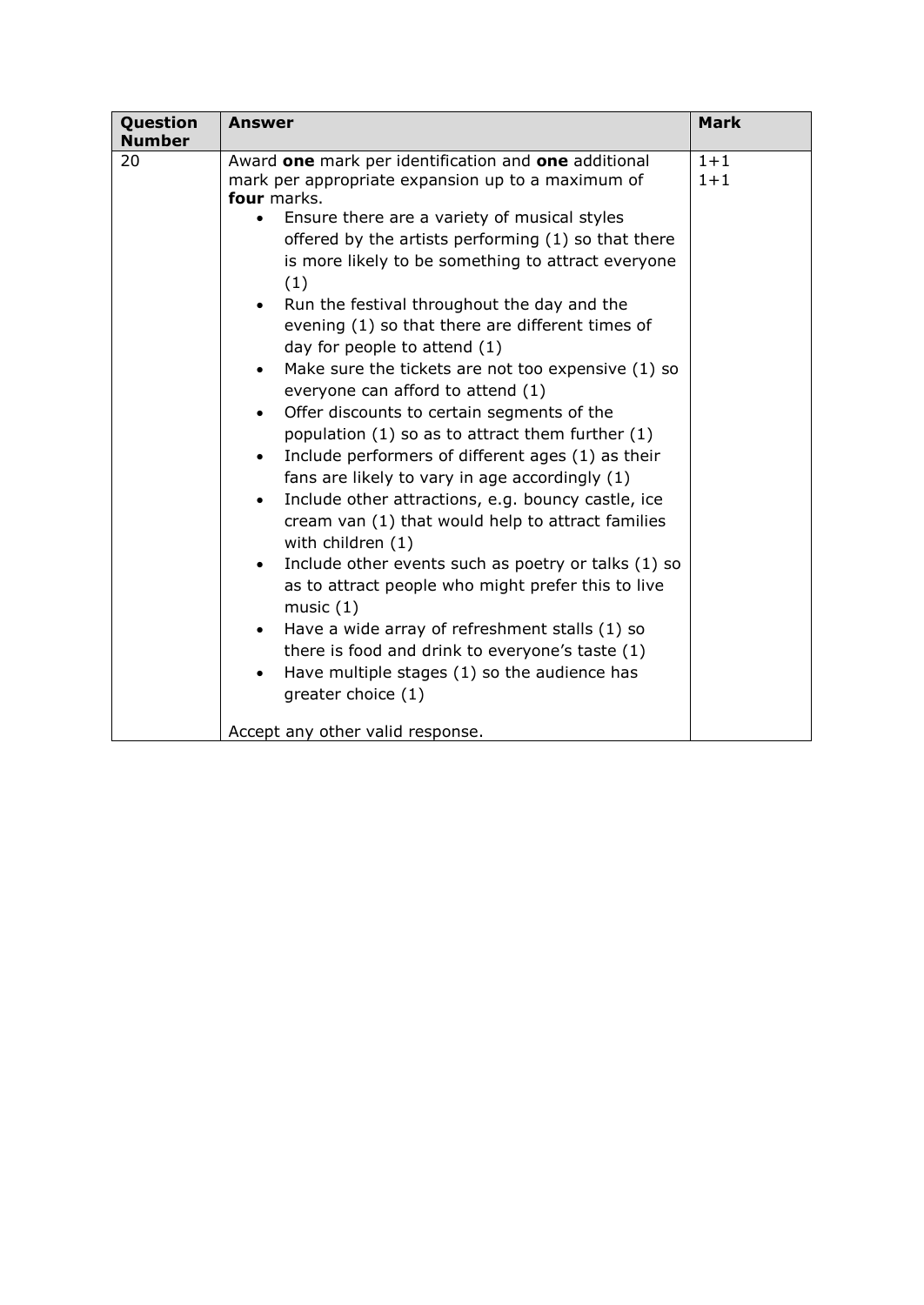| Question      | <b>Indicative content</b>                                                               | <b>Mark</b> |
|---------------|-----------------------------------------------------------------------------------------|-------------|
| <b>Number</b> |                                                                                         |             |
| 21            | Responses may include the following.                                                    | 8           |
|               | Beach                                                                                   |             |
|               | + Central location that would be easy to find                                           |             |
|               | + Likely to attract lots of people who were already visiting the beach location         |             |
|               | + Outside on a nice summer's day would be a great venue for a music                     |             |
|               | festival                                                                                |             |
|               | + Lots of space/large capacity                                                          |             |
|               | + Public area so probably no charge for the venue itself                                |             |
|               | + Would have the beach and the sea, etc. for visitors to use while attending            |             |
|               | - All equipment and staging, etc. would need to be hired so would add to cost           |             |
|               | of event                                                                                |             |
|               | - All equipment and staging, etc. would need to be set up on the beach so               |             |
|               | would require transportation and time to set up and pack away afterward                 |             |
|               | - The weather may not be good, which could affect attendance which would                |             |
|               | therefore affect profits                                                                |             |
|               | - It might rain so equipment and performers would need to be able to be                 |             |
|               | covered up so as not to get wet and damaged                                             |             |
|               | - There might be problems accessing power for the equipment                             |             |
|               | - Site could be easy to access by people who have not paid, leading to a loss           |             |
|               | of potential profit                                                                     |             |
|               | - There may be noise pollution issues affecting residents in the surrounding            |             |
|               | area                                                                                    |             |
|               | - Sand may get into equipment causing damage                                            |             |
|               | - Acoustics may provide challenges                                                      |             |
|               |                                                                                         |             |
|               | Town hall                                                                               |             |
|               | + Not reliant on weather so success of                                                  |             |
|               | event not weather-dependent                                                             |             |
|               | + Equipment in situ so less likely to need to hire anything                             |             |
|               | + No need to transport equipment or spend time setting up from scratch                  |             |
|               | + Venue would be more secure than the beach so less likely for people to get            |             |
|               | in without paying                                                                       |             |
|               | + Venue would have easy access to facilities such as toilets within the                 |             |
|               | building, which would be convenient                                                     |             |
|               | + Venue likely to have seating, which may suit some attendees                           |             |
|               | + Less likely to present noise pollution issues as is an established venue and          |             |
|               | is inside rather than outside                                                           |             |
|               | + Acoustics conducive to music                                                          |             |
|               | - There would be a charge for the venue                                                 |             |
|               | - Capacity is limited so less tickets could be sold than on the beach meaning           |             |
|               | less potential profit                                                                   |             |
|               | - May be less easy to find than the beach and may have less parking or                  |             |
|               | accessibility                                                                           |             |
|               | - People would need to know about the festival and buy tickets to attend                |             |
|               | rather than possibly stumbling across it on the beach                                   |             |
|               | - Less opportunity for extra stages, stalls, etc. which might affect potential          |             |
|               | income                                                                                  |             |
|               | - May lack the festival atmosphere                                                      |             |
|               | Accept any other valid response.                                                        |             |
| <b>Level</b>  | <b>Descriptor</b>                                                                       |             |
| 0             | No rewardable material.                                                                 |             |
| 0 marks       |                                                                                         |             |
| 1             | Basic arguments of each option identified, or only one option considered. The answer is |             |
| 1-3 marks     | likely to be in the form of a list.                                                     |             |
|               |                                                                                         |             |